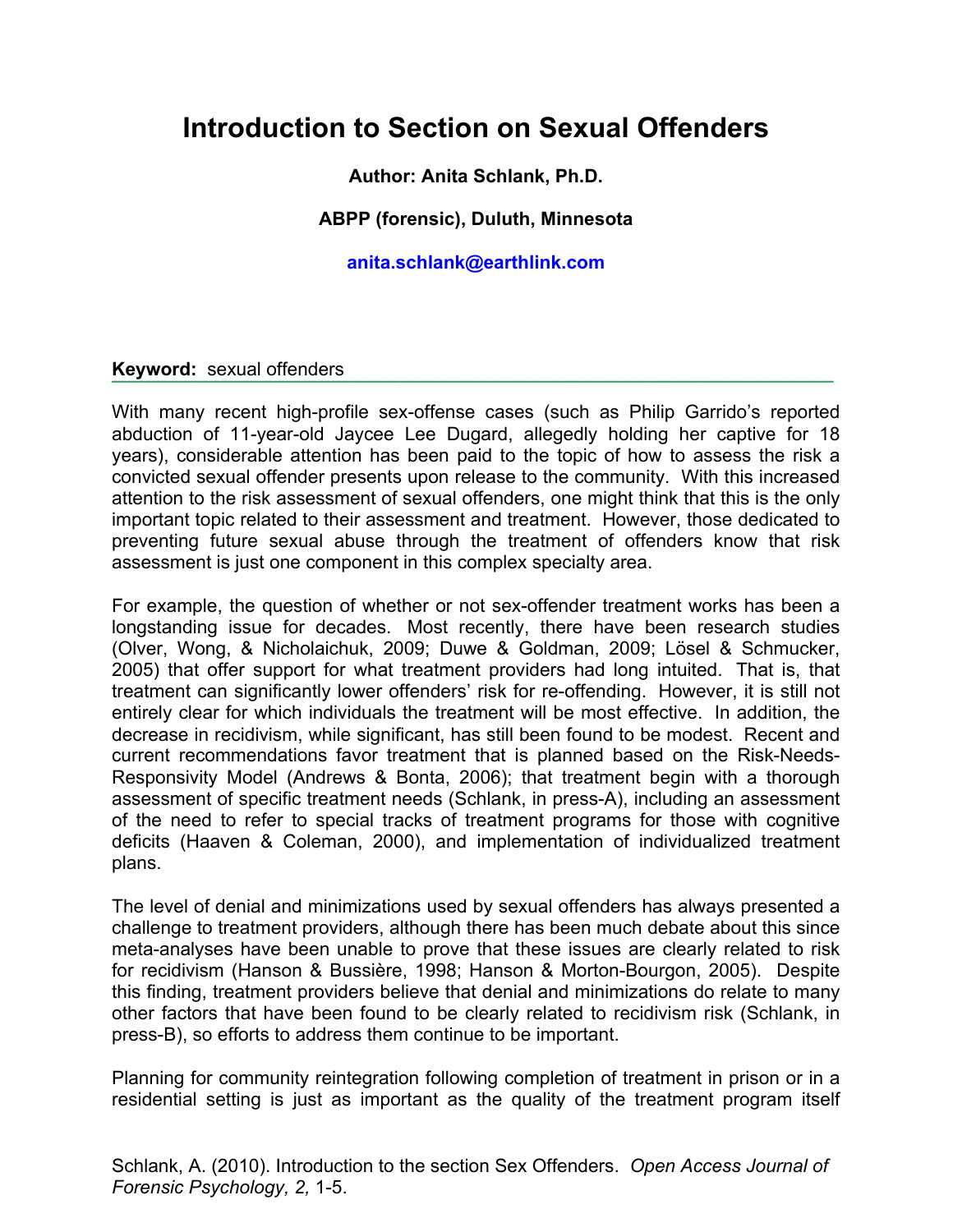(Willis & Grace, 2009). This area includes many controversial issues, such as the use of electronic monitoring (Button, Demichele, & Payne, 2009) registration, community notification (Harris & Lobanov-Rostovsky, 2009), and residency restrictions (Zgoba, Levenson, & McKee, 2009). The occurrence of sex offenders being forced to live under a bridge (Saylor, in press), residency restrictions that effectively ban sex offenders from entire counties, restrictions banning sexual offenders from Halloween activities despite no proven connection to risk or recidivism (Chaffin, Levenson, Letourneau, & Stern, 2009), and concerns about the potential for juveniles to be forced to register for life have brought these issues to the forefront of the media. Activists for the civil rights of offenders have united with sexual abuse victims' advocates in an unexpected partnership, attempting to fight against these unrealistic laws.

Sexual offenders who also demonstrate many psychopathic traits are an especially challenging group to treat. Although initially treatment providers feared that providing treatment to this subgroup would be ineffective (Reid & Gacono, 2000), or possibly even cause them to be a higher risk for reoffense (D'Silva, Duggan, & McCarthy, 2004), more recently researchers have become more optimistic about these offenders' ability to respond in a positive manner to treatment (Looman, Abracen, Serin, Marquis, & Maillet, 2004). Now attention is directed toward how to best meet the specialized needs of this population while limiting the negative influence they might exert over other participants.

Perhaps no topic related to sexual offenders has triggered a stronger emotional reaction than their civil commitment following completion of their prison sentences (Friedland, 1999; Schlank & Harry, 2003). Opponents of these statutes have suggested that they are unconstitutional (Janus, 2006; Janus & Bolin, 2008) and have pointed to the lack of accuracy in identifying which sexual offenders truly present the highest risk for reoffending (Wollert & Waggoner, 2009; Langstrom, 2004). Providers working with offenders committed under these statutes have struggled with finding ways to develop a high-intensity treatment program for individuals usually considered to have the longest history of sexual deviance and who usually have been the most resistant to prior treatment efforts. Since these statutes show no signs of disappearing, the latter may be the best use of research efforts.

These are only a few of the many important topics related to this highly challenging area, and continued research is needed. This section of the journal will address these and other issues related to the assessment and treatment of sexual offenders.

#### **References**

- Andrews, D. A., & Bonta, J. (2006). *The psychology of criminal conduct* (4<sup>th</sup> ed.). Newark, NJ: LexisNexis.
- Button, D. M., DeMichele, M., & Payne, B. K. (2009). Using electronic monitoring to supervise sex offenders: Legislative patterns and implications for community

OAJFP – ISSN 1948-5115 – Volume 2. 2010.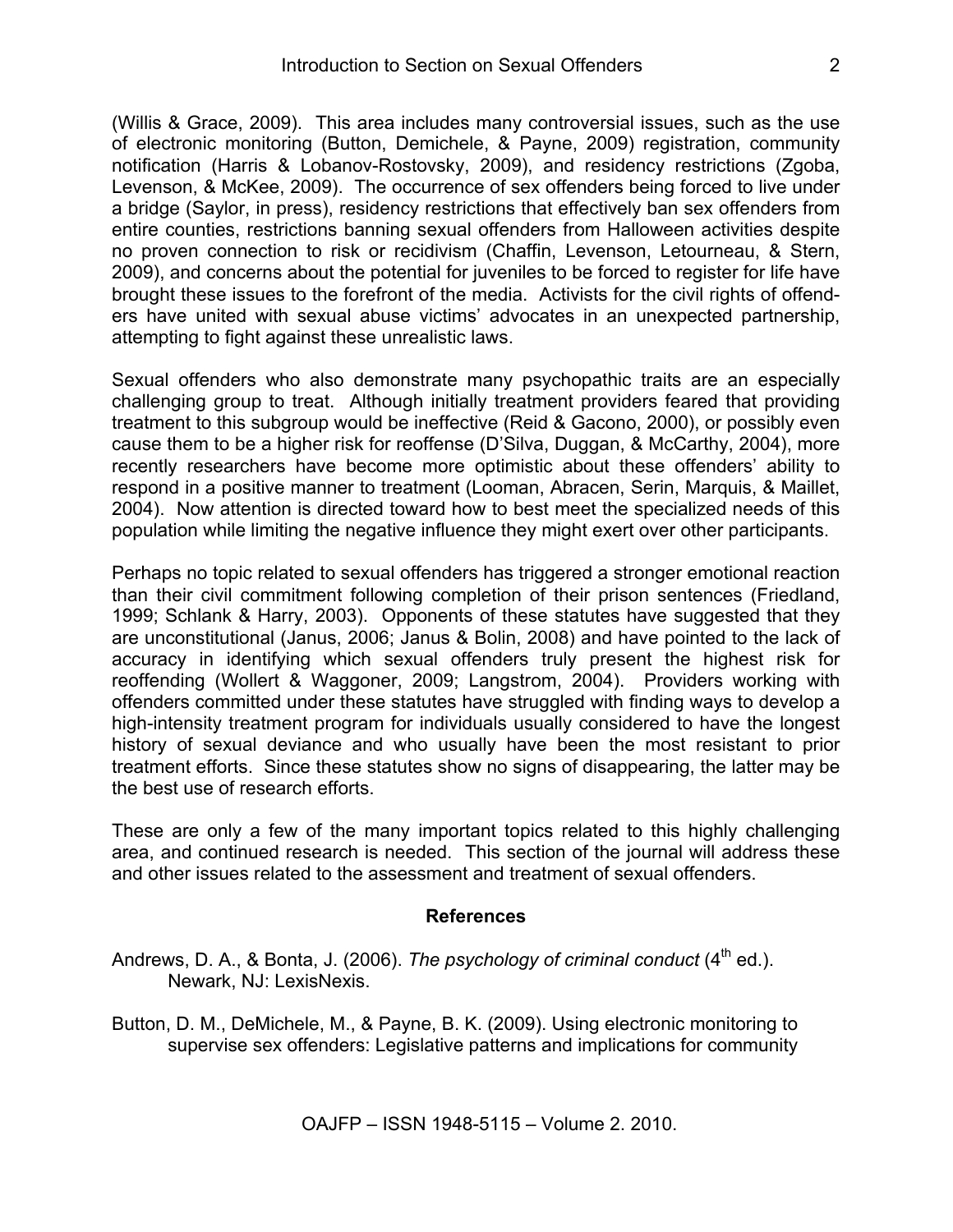corrections officers. *Criminal Justice Policy Review, 20,* 414-436.

- Chaffin, M., Levenson, J., Letourneau, E., & Stern, P. (2009). How safe are trick-ortreaters? An analysis of child sex crime rates on Halloween. *Sexual Abuse: A Journal of Research and Treatment, 21*(3), 363-374.
- D'Silva, K., Duggan, C., & McCarthy, L. (2004). Does treatment really make psychopaths worse? A review of the evidence. *Journal of Personality Disorders, 18*(2), 163-177.
- Duwe, G., & Goldman, R. A. (2009). The impact of prison-based treatment on sex offender recidivism: Evidence from Minnesota. *Sexual Abuse: A Journal of Research and Treatment, 21,* 279.
- Friedland, S. I. (1999). On treatment, punishment and the civil commitment of sex offenders. *University of Colorado Law Review*, *70,* 73.
- Haaven, J. L., & Coleman, E. M. (2000). Treatment of the developmentally disabled sex offender. In DR Laws, SM Hudson, & T. Ward (Eds.), *Remaking relapse prevention with sex offenders: A sourcebook* (pp. 167–186). Thousand Oaks, CA: Sage Publications.
- Hanson, R. K., & Bussière, M. T. (1998). Predicting relapse: A meta-analysis of sexual offender recidivism. *Journal of Consulting and Clinical Psychology, 66,* 348-362.
- Hanson, R. K., & Morton-Bourgon, K. (2005). The characteristics of persistent sexual offenders: A meta-analysis of recidivism studies. *Journal of Consulting and Clinical Psychology, 73,* 1154-1163.
- Harris, A. J., & Lobanov-Rostovsky, C. (2009). Implementing the Adam Walsh Act's sex offender registration and notification provisions: A survey of the states. *Criminal Justice Policy Review Online.* First Published September 22, 2009. doi:10.1177/0887403409346118
- Janus, E. S. (2006). *Failure to Protect: America's Sexual Predator Laws and the Rise of the Preventive State*. Ithaca, NY: Cornell University Press, 2006.
- Janus, E. S., & Bolin, B. (2008). An End-Game for Sexually Violent Predator Laws: As-Applied Invalidation. *Ohio State Journal of Criminal Law, 6,* 25-29.
- Langstrom, N. (2004) Accuracy of Actuarial Procedures for Assessment of Sexual Offender Recidivism Risk May Vary Across Ethnicity. *Sexual Abuse: A Journal of Research and Treatment*, *16*(2), 107-120.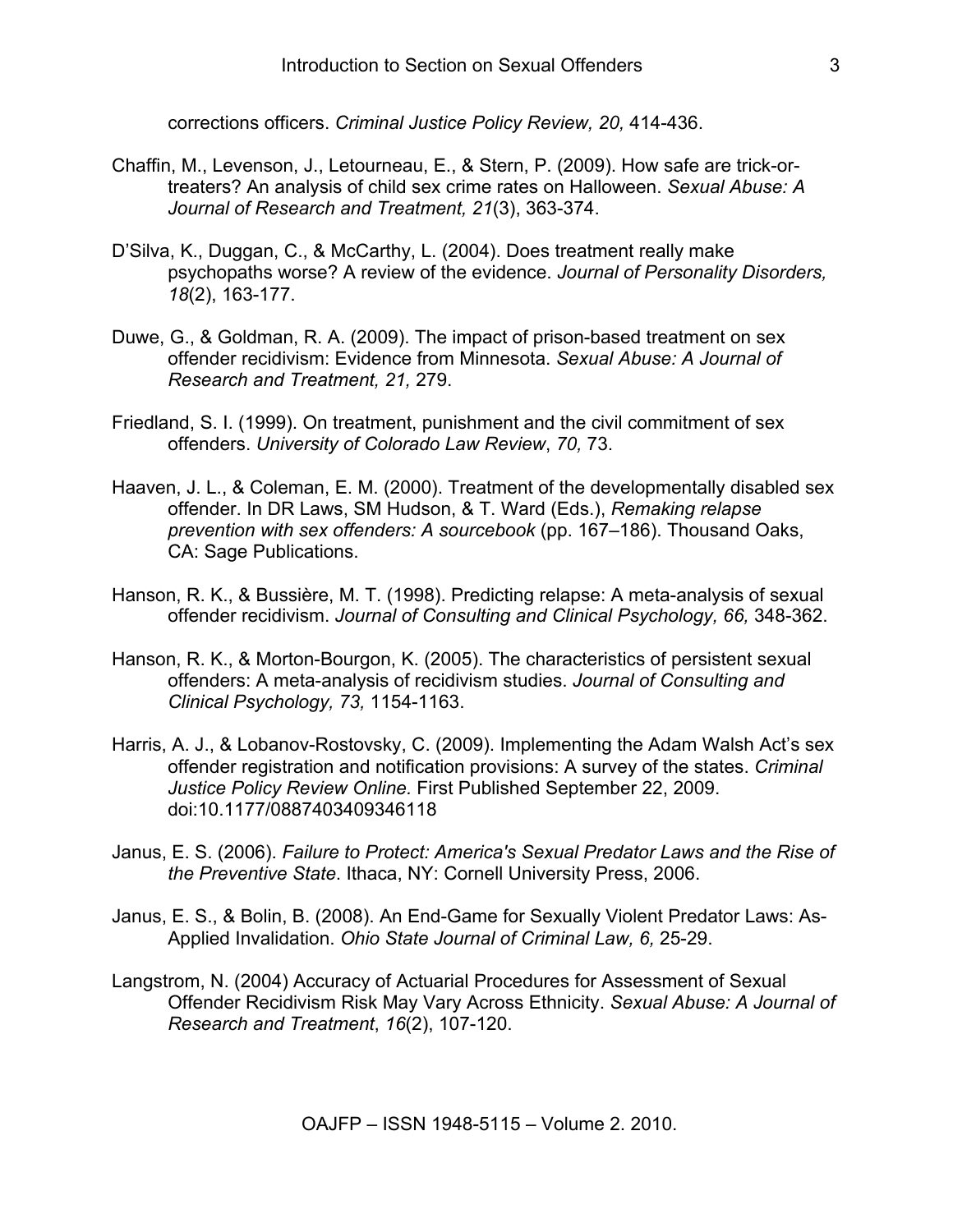- Looman, J., Abracen, J., Serin, R. C., Marquis, P., & Maillet, G., 2004, Psychopathy, treatment change and recidivism in high risk high need sexual offenders. *Journal of Interpersonal Violence, 19,* 177-190.
- Lösel, F., & Schmucker, M. (2005). The effectiveness of treatment for sexual offenders: A comprehensive meta-analysis. *Journal of Experimental Criminology, 1*(1), 117- 146
- Olver, M. E., Wong, S. C. P., & Nicholaichuk, T. P. (2008). Outcome evaluation of a high-intensity inpatient sex offender treatment program. *Journal of Interpersonal Violence*, *24,* 522.
- Reid, W. H., & Gacono, C. (2000) Treatment of antisocial personality, psychopathy, and other characterologic antisocial syndromes. *Behavioral Sciences and the Law, 18*, 647-662.
- Saylor, R. (in press). Living under a bridge down by the river: An eighth amendment look at the government's housing of parole sex offenders under a bridge in Miami. In A. Schlank (Ed.) *The Sexual Predator: Volume Four*. New York, NY: Civic Research Institute.
- Schlank, A. M. (in press-A). Assessment for treatment planning purposes. *The Sexual Predator: Volume Four.* New York, NY: Civic Research Institute.
- Schlank, A. M. (in press-B). The baby, the bathwater and pendulum swings: The need to slow down and evaluate research critically. *The Sexual Predator: Volume Four.* New York, NY: Civic Research Institute.
- Schlank, A., & Harry, R. (2003). The treatment of civilly committed sex offenders: A review of the past ten years. *William Mitchell Law Review, 29*(4)*,* 1221 - 1237. St. Paul: MN.
- Willis, G. M. & Grace, R. C. (2009). Assessment of community reintegration planning for sex offenders: Poor planning predicts recidivism. *Criminal Justice and Behavior*, *366*(5), 494-512.
- Wollert, R., & Waggoner, J. (2009). Bayesian Computations Protect Sexually Violent Predator Evaluations from the Degrading Effects of Confirmatory Bias and Illusions of Certainty: A Reply to Doren and Levenson . *Sexual Offender Treatment*, *4*(1). (Online Journal available at www.Sexual-Offender-Treatment.org).
- Zgoba, K. M., Levenson, J., & McKee, T. (2009). Examining the impact of sex offender residence restrictions on housing availability. *Criminal Justice Policy Review*,

OAJFP – ISSN 1948-5115 – Volume 2. 2010.